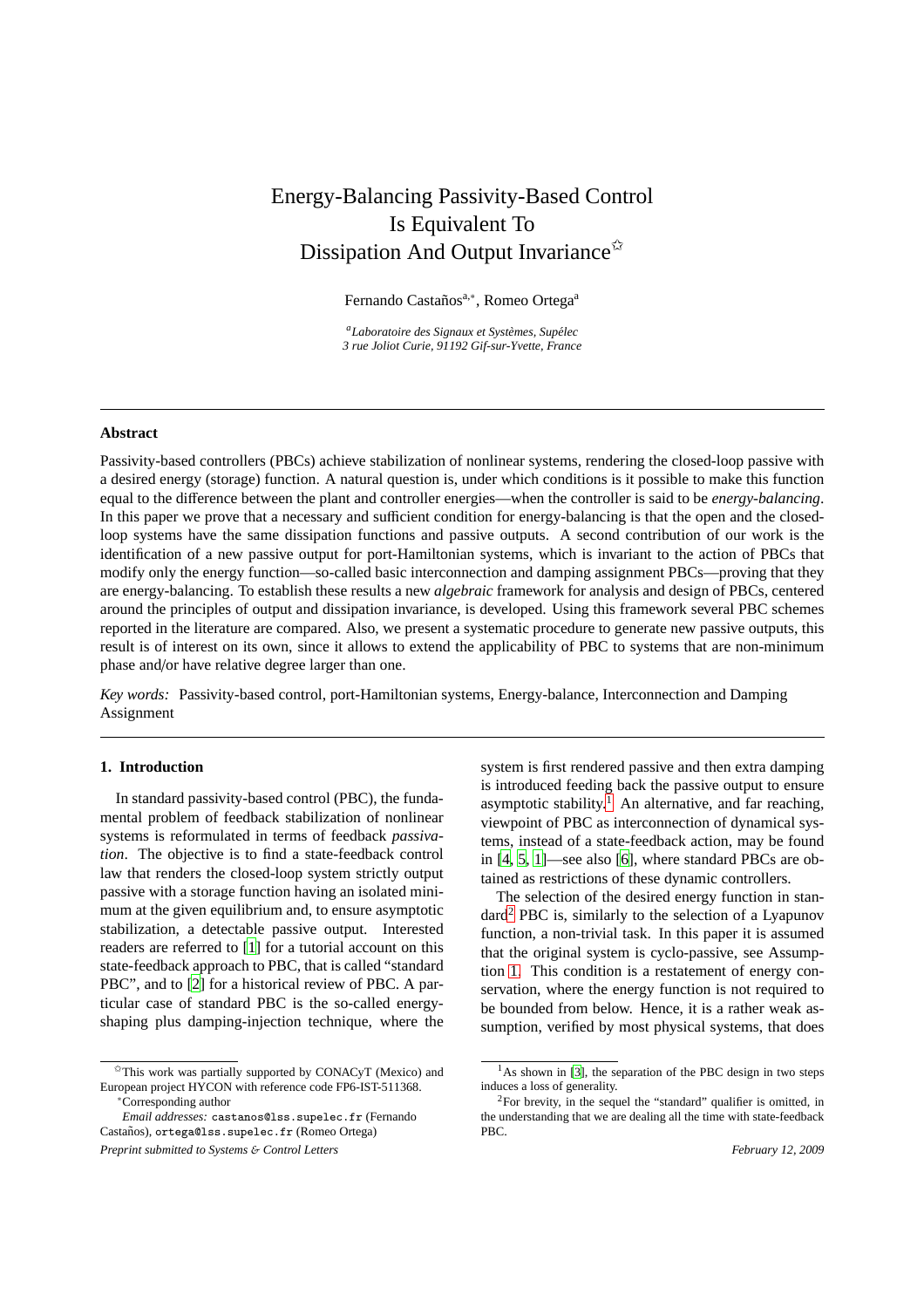not imply any stability property whatsoever. Under the aforementioned assumption, the most natural desired storage function candidate is the difference between the energy of the plant and the energy of the controller. PBCs that verify this property are said to be *energybalancing* (EB) [\[5](#page-8-3)]. A fundamental question that arises is then: Under which conditions a PBC is EB?

In [\[5\]](#page-8-3) it is shown that, if the PBC ensures stability, a necessary condition for EB is that the dissipation function is equal to zero at the desired equilibrium, which consequently means that the system can be stabilized extracting a finite amount of energy from the controller. In this paper we prove that, even without the stability requirement, a *necessary and sufficient* condition for EB is that the open and the closed-loop systems have the same dissipation and output functions—hence providing a complete characterization of EB PBC.

Dissipation assignment has traditionally been regarded as an auxiliary, or even secondary, step to energy-shaping. The fundamental result mentioned above underscores the central role it plays in the understanding of PBC that motivates the development of a new *algebraic* framework for analysis and design of PBCs, centered around the principles of output and dissipation invariance. Using this framework several PBC schemes reported in the literature are compared in this paper, including the well-known Interconnection and Damping Assignment (IDA) PBC, in its basic and general formulations [\[7,](#page-9-1) [6,](#page-9-0) [8](#page-9-2)]. In Basic IDA (BIDA) it is assumed that the plant is described by a port-Hamiltonian model and the objective is to shape *only* the energy function—without modifying the interconnection and damping matrices. A second contribution of our work is the identification of a new passive output for port-Hamiltonian systems, which is *invariant* to the action of BIDA. Combining this result with the characterization of EB mentioned above shows that BIDA is EB. To establish these results a systematic procedure to generate new passive outputs is presented. The procedure is of interest on its own, since it allows to extend the applicability of PBC to systems that are non-minimum phase and/or have relative degree larger than one.

In the following section the PBC problem is formulated and an algebraic characterization, in terms of the added energy function and added dissipation, is given. In Section [3](#page-3-0) the equivalence between dissipation and output invariance and the property of EB of PBC is established. In Section [4](#page-3-1) it is shown that, by suitably assigning the dissipation of the closed-loop system, it is possible to recover several existing PBCs—providing a framework to classify and compare them. In Section [5,](#page-5-0) a procedure to generate zero-relative-degree passive outputs is proposed and the EB property of BIDA is established. Finally, we present the conclusions in Section [6.](#page-8-5)

*Notation.* The arguments of the functions are omitted once they are defined and there is no possibility of confusion. For a distinguished element  $x^* \in \mathbb{R}^n$  and a given function  $f: \mathbb{R}^n \to \mathbb{R}^m$  we denote the constant vector  $f^{\star} := f(x^{\star}).$ 

# **2. Standard Passivity-Based Control**

## *2.1. Definition of Passivity-Based Control*

Consider a nonlinear system described by equations of the form

$$
\Sigma: \begin{cases} \dot{x} = f(x) + g(x)u \\ y = h(x) \end{cases} , \qquad (1)
$$

<span id="page-1-4"></span>where  $x \in \mathbb{R}^n$  is the state,  $u : \mathbb{R} \to \mathbb{R}^m$  is the input and  $y : \mathbb{R} \to \mathbb{R}^m$  is the output. The remaining functions,  $f: \mathbb{R}^n \to \mathbb{R}^n$ ,  $g: \mathbb{R}^n \to \mathbb{R}^{n \times n}$  and  $h: \mathbb{R}^n \to \mathbb{R}^m$ , are assumed to be smooth and of appropriate dimensions. The matrix *g* is assumed to be full rank—uniformly in *x*. We also impose the following.

<span id="page-1-0"></span>**Assumption 1.** Σ *is cyclo-passive. That is, there exists*  $a \ C^1$  function  $H : \mathbb{R}^n \to \mathbb{R}$ , called the storage func*tion, such that, for all*  $x_0 \in \mathbb{R}^n$ *, all*  $t \geq 0$  *and all input functions u*(*t*)

$$
H(x(t)) - H(x(0)) \le \int_0^t h^{\top}(x(s))u(s)ds , \qquad (2)
$$

<span id="page-1-3"></span>*where*  $x(0) = x_0$  *and*  $x(t)$  *is the state of*  $\Sigma$  *at time t re*sulting from initial condition  $x_0$  and input function  $u(t)$ .<sup>[3](#page-1-1)</sup> *Equivalently, if and only if*

$$
\dot{H} \le y^\top u \tag{3}
$$

*along the trajectories of the system.*

Recall that a system is passive if it is cyclo-passive and *H has a minimum* [\[1](#page-8-0)]. Clearly, every passive system is cyclo-passive but the converse is not true. In terms of energy exchange, cyclo-passive systems exhibit a net absorption of energy along *closed* trajectories [\[9\]](#page-9-3), while passive systems absorb energy along *any* trajectory that starts from a state of minimal energy  $x(0) = \arg \min H(x)$ .

<span id="page-1-5"></span>The celebrated Hill-Moylan's Theorem [\[9\]](#page-9-3) gives, in the spirit of Kalman-Yakubovich-Popov's Lemma, an *algebraic* characterization of cyclo-passive systems.[4](#page-1-2)

<sup>3</sup>Of course, we require that the integral in [\(2\)](#page-1-3) is well defined.

<span id="page-1-2"></span><span id="page-1-1"></span><sup>4</sup>For ease of presentation a version of the theorem for systems with relative degree one is given first. In Section [5](#page-5-0) the general version is stated.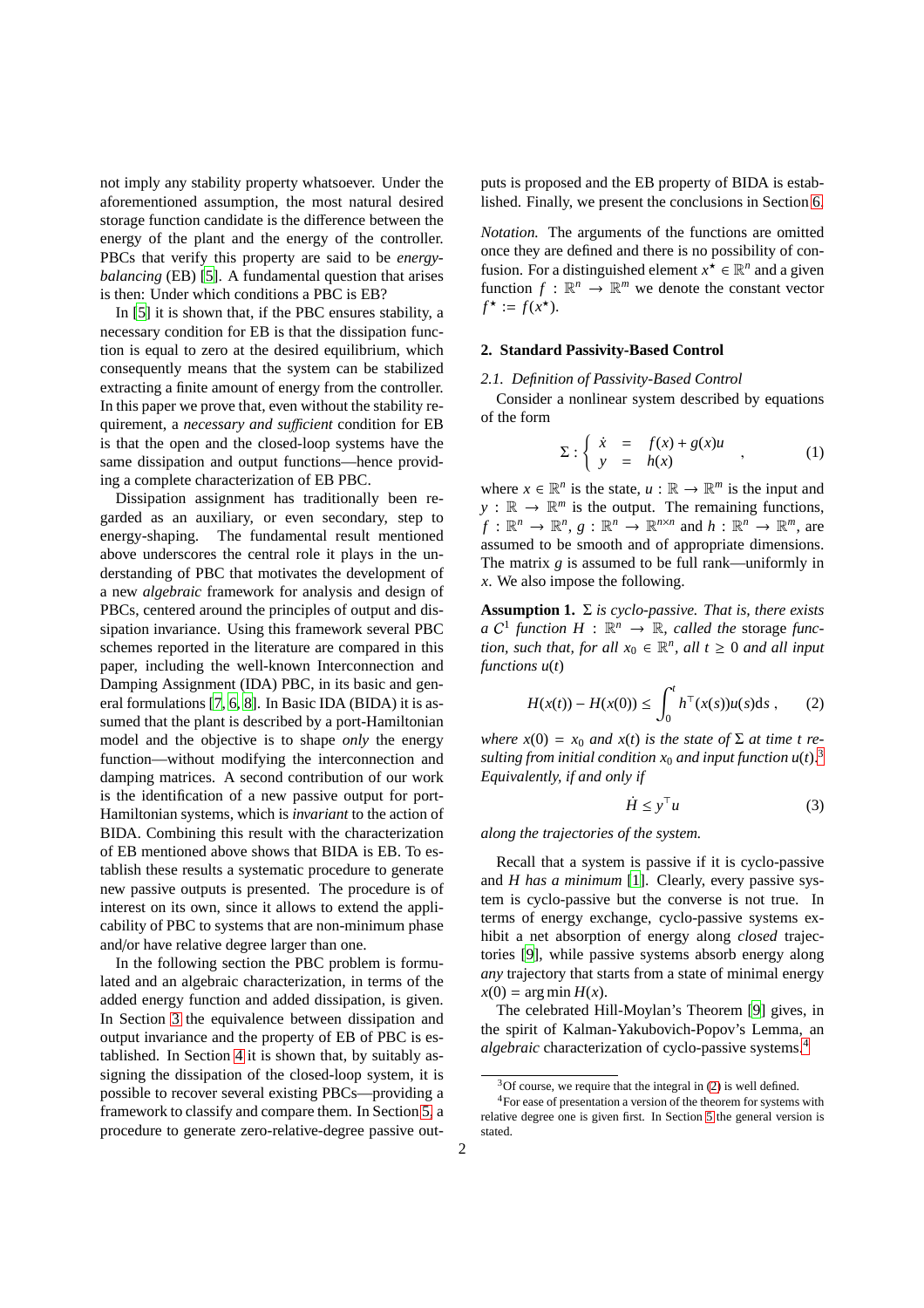<span id="page-2-5"></span>**Theorem 2.** *The system*  $\Sigma$  [\(1\)](#page-1-4) *is cyclo-passive with storage function H if and only if there exists a function*  $d: \mathbb{R}^n \to \mathbb{R}_+$ , *called the* dissipation function, *such that*,

$$
\nabla H^{\top}(x)f(x) = -d(x) \tag{4a}
$$

$$
h(x) = g^{\top}(x)\nabla H(x) . \qquad (4b)
$$

Using Hill-Moylan's Theorem one obtains the power balance equation for  $\Sigma$ 

$$
\dot{H} = y^{\top}u - d(x) \tag{5}
$$

<span id="page-2-3"></span><span id="page-2-0"></span>The objective in PBC is to "shape", via statefeedback [\(5\)](#page-2-0). More precisely:

**Definition 3 (The set PBC).** *The state-feedback*  $u_{SF}$ :  $\mathbb{R}^n \to \mathbb{R}^m$  *is said to be a PBC (shorthand notation:*  $u_{SF} \in PBC$ *) if and only if there exist functions*  $H_d$ :  $\mathbb{R}^n \to \mathbb{R}$  and  $h_d : \mathbb{R}^n \to \mathbb{R}^m$  such that

$$
u = u_{\text{SF}}(x) + v \tag{6}
$$

*with v a new, virtual input, renders the closed-loop system*

$$
\Sigma_{d} : \begin{cases}\n\dot{x} = f_{d}(x) + g(x)v, & f_{d}(x) := f(x) + g(x)u_{SF}(x) \\
y_{d} = h_{d}(x)\n\end{cases}
$$
\n(7)

*cyclo-passive with storage function*  $H_d(x)$ *. That is, if it verifies*

$$
\dot{H}_{\rm d} \le y_{\rm d}^{\top} v \ . \tag{8}
$$

From Hill-Moylan's Theorem we have that the new power balance becomes

$$
\dot{H}_{\rm d} = y_{\rm d}^{\rm T} v - d_{\rm d}(x) \,. \tag{9}
$$

<span id="page-2-1"></span>where the new dissipation  $d_d : \mathbb{R}^n \to \mathbb{R}_+$  is given by

$$
d_{d}(x) = -\nabla H_{d}^{\top}(x)(f(x) + g(x)u_{SF}(x))
$$
 (10)

<span id="page-2-7"></span>Comparing the open-loop power balance [\(5\)](#page-2-0) with the closed-loop power balance [\(9\)](#page-2-1) we observe that, besides the energy and the dissipation, the output has also been modified. Since full-state-feedback is assumed, there is—a priori—no reason to maintain the original output *y* as the cyclo-passive output. We thus take the liberty to define the new output that, according to Theorem [2,](#page-1-5) should be of the form

$$
y_d = h_d(x) = g^T(x)\nabla H_d(x)
$$
. (11)

<span id="page-2-6"></span>This approach differs from the classic problem formulation of [\[10\]](#page-9-4), where feedback passivation is defined (and



<span id="page-2-2"></span>Figure 1: Adding a current source to create a new passive output.

sought) with respect to the original output. Changing the output is a natural way to satisfy the vector relative degree requirement and to overcome the minimal phase restriction on the plant. In terms of the usual analogy between passive systems and electrical ports, the change of the output corresponds to the addition of a current source  $h(x) - h_d(x)$  (see Figure [1\)](#page-2-2).

**Remark 4.** Definition [3](#page-2-3) has been intentionally stated in a fairly general way. Notice, *e.g.*, that a null control  $u_{SF}(x) = 0$  satisfies the requirements of the definition  $(take H<sub>d</sub>(x) = H(x)$  and  $d<sub>d</sub>(x) = d(x)$ .

**Remark 5.** As announced above, an algebraic framework to derive particular subsets of the set PBC will be proposed. To simplify notation we say  $u_{SF} \in \Omega$ , where  $\Omega \subset PBC$  is either one of the sets {EB, BIDA, IDA} consisting of particular classes of PBCs—to be defined later.

#### *2.2. Characterizing Passivity-Based Controllers*

The following proposition, which constitutes the main thread of the paper, gives an algebraic characterization of the set PBC.

<span id="page-2-8"></span>**Proposition 6.**  $u_{SF} \in PBC$  if and only if there exist *functions*  $H_a: \mathbb{R}^n \to \mathbb{R}$  and  $d_a: \mathbb{R}^n \to \mathbb{R}$ , with

$$
d_{\mathbf{a}}(x) \geq -d(x),
$$

<span id="page-2-4"></span>*such that*

$$
h^{\top}(x)u_{SF}(x) = -\nabla H_a^{\top}(x)(f(x) + g(x)u_{SF}(x)) - d_a(x).
$$
\n(12)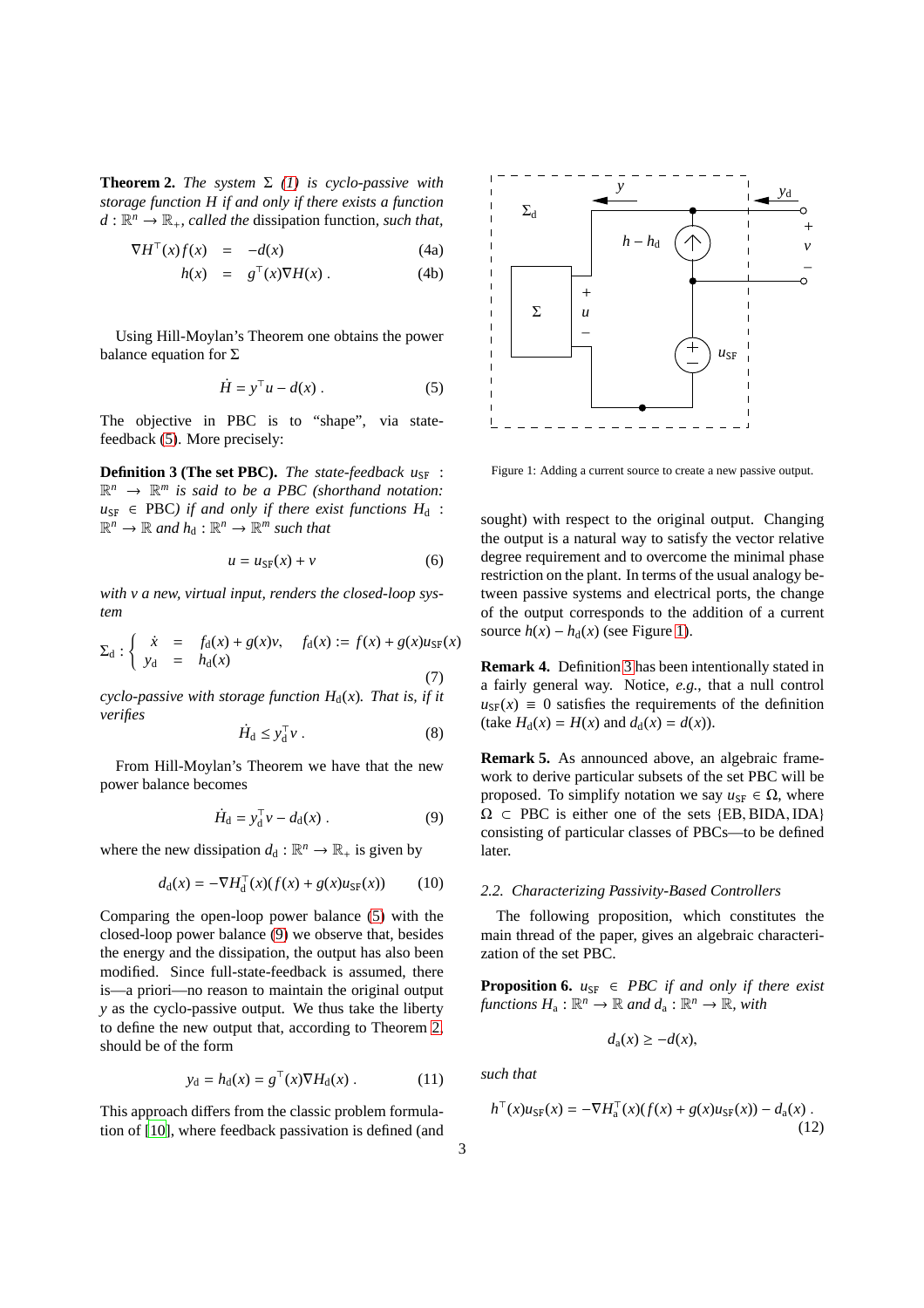PROOF. To prove sufficiency, assume that  $(12)$  is satisfied and define

$$
H_a := H_d - H
$$
 and  $d_a := d_d - d \ge -d$ . (13)

<span id="page-3-3"></span>Eq. [\(12\)](#page-2-4) can be rewritten as

$$
h^{\top}u_{\text{SF}} = -(\nabla H_d - \nabla H)^{\top} (f + gu_{\text{SF}}) + d - d_d
$$

<span id="page-3-2"></span>or, equivalently, as

$$
(h - g^{\top} \nabla H)^{\top} u_{\text{SF}} = (d + \nabla H^{\top} f) - \nabla H_{\text{d}} f_{\text{d}} - d_{\text{d}} \ . \quad (14)
$$

From [\(4\)](#page-2-5) and Assumption [1](#page-1-0) we know that  $h-g^{\top} \nabla H = 0$ and  $d + \nabla H^{\top} f = 0$ , so [\(14\)](#page-3-2) becomes  $\nabla H_d^{\top} f_d = -d_d$ . Take  $h_d$  as in [\(11\)](#page-2-6). According to Hill-Moylan's Theorem, the system  $\Sigma_d$  is cyclo-passive.

For necessity, assume that  $\Sigma_d$  is cyclo-passive with storage function  $H_d$  and output  $h_d$ . Again, from Hill-Moylan's Theorem, we know that

$$
\nabla H_{\mathbf{d}}^{\top} f_{\mathbf{d}} = -d_{\mathbf{d}} \ . \tag{15}
$$

<span id="page-3-4"></span>From [\(13\)](#page-3-3) and  $f_d = f + gu_{SF}$ , equation [\(15\)](#page-3-4) becomes

$$
(\nabla H_a + \nabla H)^{\top} (f + gu_{SF}) = -d_a - d,
$$

which is equivalent to

$$
\nabla H^{\top}gu_{SF} = -\nabla H_a^{\top}(f + gu_{SF}) - d_a - (\nabla H^{\top}f + d).
$$

Since  $\nabla H^{\top}g = h$  and  $\nabla H^{\top}f + d = 0$ , one obtains

$$
h^{\top}u_{\rm SF} = -\nabla H_a^{\top}(f + gu_{\rm SF}) - d_a.
$$

This completes the proof.  $\Box$ 

#### <span id="page-3-0"></span>**3. Energy-Balancing PBC**

As indicated in the Introduction, the most natural desired storage function candidate is the difference between the energy of the plant and the energy of the controller, that is

$$
H_{d}(x(t)) = H(x(t)) - \int_{0}^{t} h^{\top}(x(s))u_{SF}(s)ds.
$$

This motivates the definition of the following subset of PBC.

**Definition 7 (Energy-Balancing).** *A PBC for the cyclo-passive system*  $\Sigma$  [\(1\)](#page-1-4) *is said to be EB* (i.e.,  $u_{SF} \in PBC \cap EB$ *) if and only if, for all v,* 

$$
-y^{\top}u_{\rm SF} = \dot{H}_{\rm a} \tag{16}
$$

<span id="page-3-9"></span>*with*  $H_a$  *is defined in [\(13\)](#page-3-3).* 

**Proposition 8.**  $u_{SF} \in PBC \cap EB$  if and only if, the *output and the dissipation remain invariant. That is, if and only if [\(9\)](#page-2-1) holds with*[5](#page-3-5)

$$
y_{\rm d} = y, \quad d_{\rm d} = d.
$$

PROOF. To prove sufficiency, assume  $d_d = d$  (*i.e.*,  $d_a =$ 0) and  $y_d = y$ . Since  $y_d = g^T \nabla H_d$  and  $y = g^T \nabla H$ ,  $y_d = y$ holds if and only if  $g^{\top} \nabla H_d = g^{\top} \nabla H$  or, equivalently, if and only if

$$
g^{\top}\nabla H_{\rm a}=0\ .\tag{17}
$$

<span id="page-3-7"></span><span id="page-3-6"></span>Substituting [\(17\)](#page-3-6) and  $d_a = 0$  in [\(12\)](#page-2-4) yields

$$
h^{\top} u_{\rm SF} = -\nabla H_a^{\top} f . \qquad (18)
$$

<span id="page-3-8"></span>On the other hand, equation [\(17\)](#page-3-6) implies that

$$
\dot{H}_a = \nabla H_a^\top [f + g(u_{SF} + v)] = \nabla H_a^\top f. \qquad (19)
$$

Combining [\(18\)](#page-3-7) and [\(19\)](#page-3-8) one gets  $-h^{\dagger}u_{SF} = \dot{H}_a$  (*i.e.*,  $u_{SF} \in EB$ ).

For necessity, suppose that [\(16\)](#page-3-9) holds. Then,

$$
-h^{\top}u_{SF} = \nabla H_a^{\top} [f + g(u_{SF} + v)]
$$
  
\n
$$
-\nabla H^{\top}gu_{SF} = [\nabla H_d - \nabla H]^{\top} [f + g(u_{SF} + v)]
$$
  
\n
$$
-\nabla H^{\top}gu_{SF} = \nabla H_d^{\top} f_d + \nabla H_d^{\top} gv - \nabla H^{\top} [f + gv] -
$$
  
\n
$$
-\nabla H^{\top} gu_{SF}
$$

<span id="page-3-10"></span>or, equivalently,

$$
\nabla H_{\mathrm{d}}^{\mathrm{T}} f_{\mathrm{d}} - \nabla H^{\mathrm{T}} f = -\nabla H_{\mathrm{d}}^{\mathrm{T}} g v + \nabla H^{\mathrm{T}} g v \n\nabla H_{\mathrm{d}}^{\mathrm{T}} f_{\mathrm{d}} - \nabla H^{\mathrm{T}} f = -\nabla H_{\mathrm{a}}^{\mathrm{T}} g v .
$$
\n(20)

Equation [\(20\)](#page-3-10) must hold for all  $\nu$ , in particular, for  $\nu = 0$ . This implies that  $\nabla H_d^{\top} f_d = \nabla H^{\top} f$ , which is equivalent to  $d_d = d$ . Thus, equation [\(20\)](#page-3-10) becomes

$$
\nabla H_a^{\top} g v = 0 \quad \forall v,
$$

which implies  $\nabla H_a^{\top} g = 0$ . As stated before, this is equivalent to  $y_d = y$ .

#### <span id="page-3-1"></span>**4. Overcoming the Dissipation Obstacle**

#### *4.1. Stabilization and the Dissipation Obstacle*

When PBC is used for stabilization of an equilibrium.  $x^* \in \mathbb{R}^n$ , the storage function is typically used as a Lyapunov function, so it is required that

$$
x^* = \arg\min H_d \,. \tag{21}
$$

<span id="page-3-11"></span><span id="page-3-5"></span><sup>5</sup>A PBC that satisfies these conditions is said to be output- and dissipation-preserving, respectively.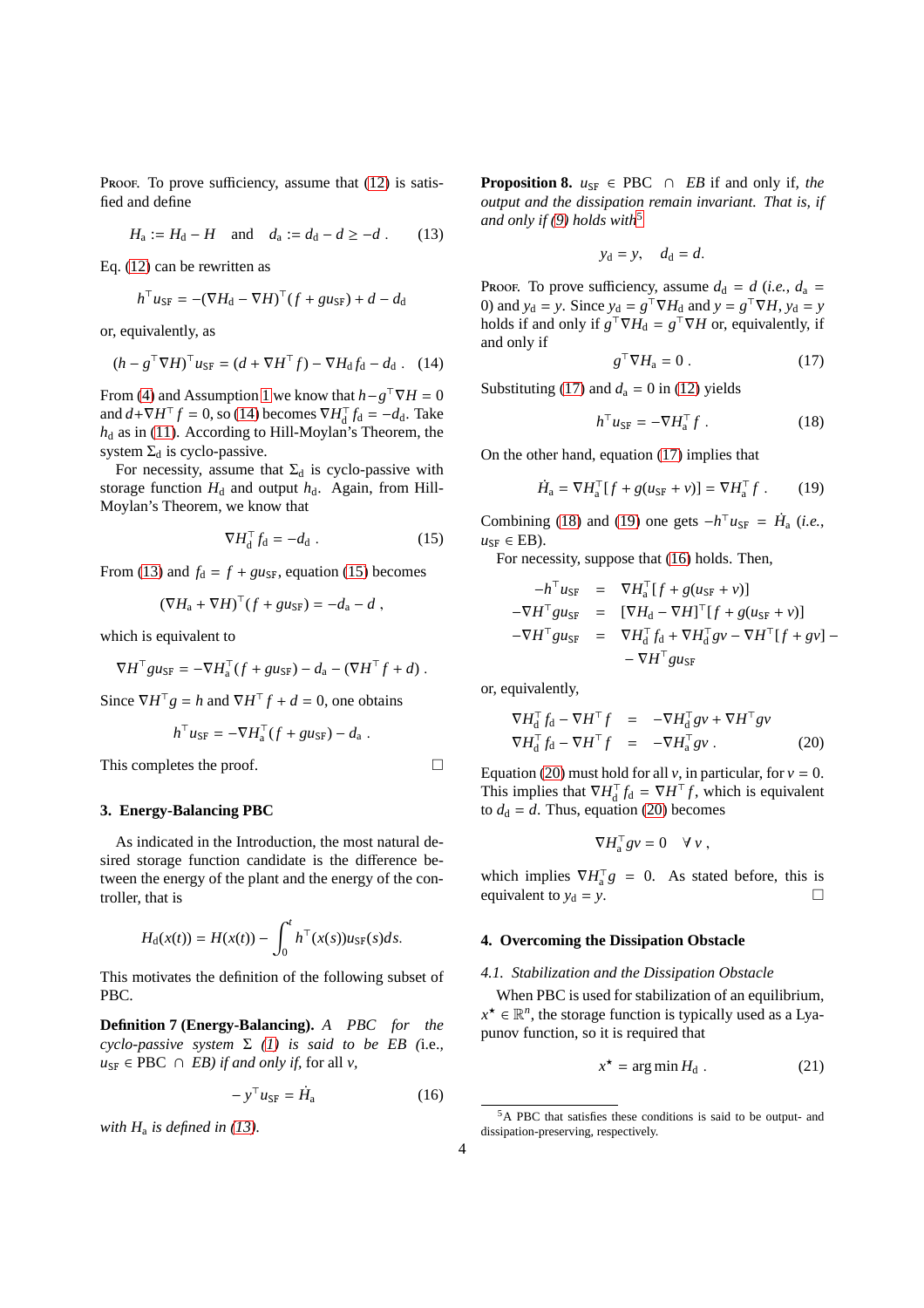Since  $\nabla H_{d}^{\star} = 0$  is a necessary condition for [\(21\)](#page-3-11) it is clear from [\(11\)](#page-2-6), that the output  $y_d$  must be zero at the equilibrium (*i.e.*,  $y_d^* = 0$ ). Likewise, from equation [\(10\)](#page-2-7), we also have that the dissipation at the equilibrium must be zero (*i.e.*,  $d_d^* = 0$ ). EB PBCs, that preserve output and dissipation, impose then to the *open-loop* system that

$$
d^* = -(\nabla H^*)^\top f^* = 0, \quad y^* = 0.
$$

This is the so-called *dissipation obstacle* [\[5\]](#page-8-3).

## *4.2. IDA PBC*

It is clear that dissipation should be modified to stabilize, with PBCs, systems that dissipate energy at the equilibrium. A candidate dissipation function  $d_d$ , which is compatible with the requirement  $d_{d}^{\star} = 0$  and overcomes the dissipation obstacle, is given in the following proposition, where the well-known IDA PBC is rederived.

#### **Proposition 9.** *Fix*

$$
d_{\mathbf{d}}(x) = \nabla H_{\mathbf{d}}^{\top}(x) R_{\mathbf{d}}(x) \nabla H_{\mathbf{d}}(x) \tag{22}
$$

 $with R_d: \mathbb{R}^n \to \mathbb{R}^{n \times n}, R_d = R_d^{\top} \geq 0.$ 

<span id="page-4-1"></span> $(i)$   $u_{SF} \in PBC$  *if and only if* 

$$
g(x)u_{SF}(x) = -f(x) - R_d(x)\nabla H_d(x) + \alpha(x) \quad (23)
$$

*for some function*  $\alpha$  :  $\mathbb{R}^n \to \mathbb{R}^n$  *such that*  $\alpha^{\top} \nabla H_d$ *is identically zero. Then:*

- (*ii*) If  $x^*$  is an equilibrium of the closed-loop that sat*isfies* [\(21\)](#page-3-11) *then*  $\alpha^* = 0$
- *(iii)* For any  $J_d : \mathbb{R}^n \to \mathbb{R}^{n \times n}$ ,  $J_d = -J_d^T$ , the function

$$
\alpha(x) = J_{\rm d}(x)\nabla H_{\rm d}(x),
$$

*satisfies both restrictions:*  $\alpha^* = 0$  *and*  $\alpha^{\top} \nabla H_d = 0$ . *Furthermore, the closed-loop system,*  $\Sigma_d$ *, takes the port-Hamiltonian (PH) [\[1](#page-8-0)] form*[6](#page-4-0)

$$
\Sigma_{\rm d} : \left\{ \begin{array}{rcl} \dot{x} & = & F_{\rm d}(x) \nabla H_{\rm d}(x) + g(x) \nu \\ y_{\rm d} & = & g^{\top}(x) \nabla H_{\rm d}(x) \\ F_{\rm d}(x) & := & J_{\rm d}(x) - R_{\rm d}(x) \end{array} \right. \tag{24}
$$

PROOF. For sufficiency of (i), assume [\(23\)](#page-4-1) and premultiply by  $\nabla H_d^{\top}$ :

$$
\nabla H_{\rm d}^{\rm T} g u_{\rm SF} = -\nabla H_{\rm d}^{\rm T} f - \nabla H_{\rm d}^{\rm T} R_{\rm d} \nabla H_{\rm d}
$$

$$
(\nabla H^{\rm T} + \nabla H_{\rm a}^{\rm T}) g u_{\rm SF} = -\nabla H_{\rm a}^{\rm T} f - \nabla H^{\rm T} f -
$$

$$
-\nabla H_{\rm d}^{\rm T} R_{\rm d} \nabla H_{\rm d}.
$$

By reordering terms we get

<span id="page-4-2"></span>
$$
\nabla H^{\top} g u_{\rm SF} = -\nabla H_a^{\top} (f + g u_{\rm SF}) - \nabla H^{\top} f - \nabla H_d^{\top} R_d \nabla H_d.
$$
\n(25)

<span id="page-4-3"></span>Notice that the aggregated dissipation is

$$
d_{\mathbf{a}} = \nabla H_{\mathbf{d}}^{\top} R_{\mathbf{d}} \nabla H_{\mathbf{d}} + \nabla H f \tag{26}
$$

So [\(25\)](#page-4-2) can be expressed as

$$
\nabla H^{\top} g u_{\rm SF} = -\nabla H_a^{\top} (f + g u_{\rm SF}) - d_a
$$
  

$$
h^{\top} u_{\rm SF} = -\nabla H_a^{\top} (f + g u_{\rm SF}) - d_a.
$$

Hence, according to Proposition [6,](#page-2-8)  $u_{SF} \in PBC$ .

For necessity, assume that  $u_{SF} \in PBC$ , *i.e.*, that [\(12\)](#page-2-4) holds. Then, from  $(26)$ ,

$$
\nabla H^{\top} g u_{\rm SF} = -\nabla H_a^{\top} (f + g u_{\rm SF}) - \nabla H^{\top} f -
$$
  

$$
-\nabla H_d^{\top} R_d \nabla H_d
$$
  

$$
0 = \nabla H_d^{\top} (g u_{\rm SF} + f + R_d \nabla H_d).
$$

The latter implies the existence of a vector field  $\alpha$ , satisfying [\(23\)](#page-4-1) and

$$
\alpha^\top \nabla H_{\rm d} = 0 \; .
$$

Regarding (ii), notice that for a control that satis-fies [\(23\)](#page-4-1), the drift  $f_d = f + gu_{SF}$  of the controlled system is

$$
f_{\rm d} = f - f - R_{\rm d} \nabla H_{\rm d} + \alpha = -R_{\rm d} \nabla H_{\rm d} + \alpha \ . \tag{27}
$$

<span id="page-4-4"></span>If  $x^*$  is an equilibrium of the closed-loop, then  $f_d^*$  = 0 and  $\nabla H_{\text{d}}^{\star} = 0$ . These equations, together with [\(27\)](#page-4-4) imply that  $\alpha^* = 0$ .

The first assertion of (iii) is proved by noting that  $\nabla H_{\text{d}}^{\star} = 0$  implies  $\alpha^{\star} = J_{\text{d}}^{\star} \nabla H_{\text{d}}^{\star} = 0$ . Orthogonality follows from the fact that  $\nabla H_d^{\top} J_d \nabla H_d = 0$  for any skew-symmetric matrix  $J_d$ .

The second assertion of (iii) can be verified replacing  $\alpha$  in [\(27\)](#page-4-4) to get:

$$
f_{\rm d} = -R_{\rm d} \nabla H_{\rm d} + J_{\rm d} \nabla H_{\rm d}
$$
  
=  $F_{\rm d} \nabla H_{\rm d}$ .

 $\Box$ 

<span id="page-4-0"></span> ${}^{6}$ In the literature of PH systems,  $J_d$  is called the interconnection and  $R_d$  the damping. For obvious reasons, this control strategy is known as IDA [\[7](#page-9-1)].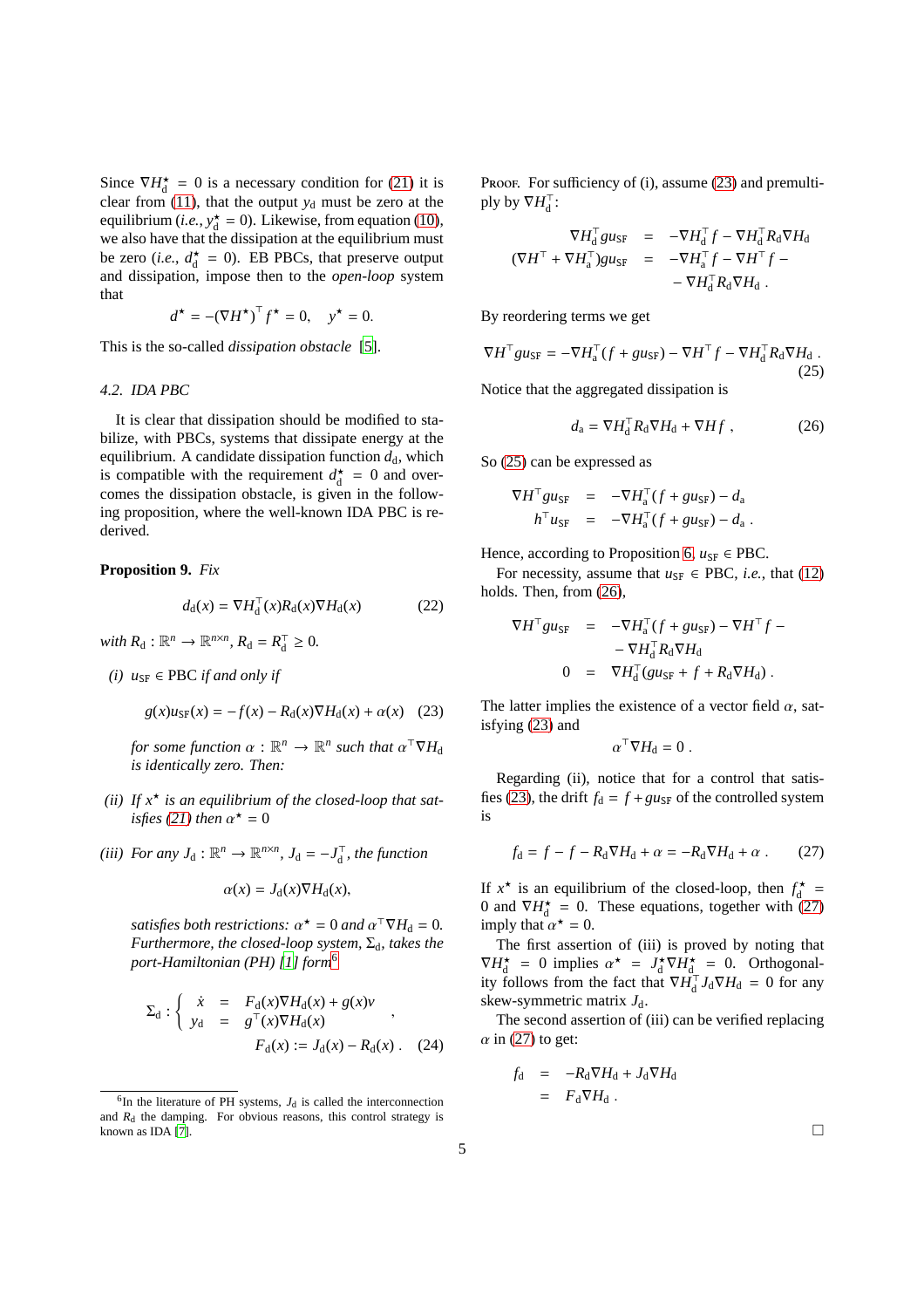## *4.3. Basic IDA PBC*

Although in some cases the choice of the matrices  $J<sub>d</sub>$ and  $R_d$  in IDA may be motivated by physical considerations, besides the requirement of the solvability of the matching equations, there are no general guidelines. If the original system already has the PH form

$$
\Sigma: \begin{cases} \dot{x} = F(x)\nabla H(x) + g(x)u \\ y = g^{\top}(x)\nabla H(x) \end{cases}
$$
, (28)

<span id="page-5-7"></span>with  $F: \mathbb{R}^n \to \mathbb{R}^{n \times n}$   $F + F^{\top} \leq 0$ , one natural first choice of  $F_d$  is simply

$$
F_{\rm d}=F\;.
$$

<span id="page-5-1"></span>In this case the controller is called Basic IDA (BIDA) and the equation to solve is, according to [\(23\)](#page-4-1),

$$
gu_{SF} = -F\nabla H - R_d \nabla H_d + J_d \nabla H_d
$$
  
=  $F \nabla H_a$ . (29)

Notice that, in general, in BIDA the dissipation is modified from

$$
d = -\nabla H^{\top} f = -\nabla H^{\top} F \nabla H = \nabla H^{\top} R \nabla H
$$

to

$$
d_{\rm d} = -\nabla H_{\rm d}^{\rm T} f_{\rm d} = -\nabla H_{\rm d}^{\rm T} F \nabla H_{\rm d} = \nabla H_{\rm d}^{\rm T} R \nabla H_{\rm d}.
$$

We close this section with an interesting property of BIDA controllers.

**Proposition 10.** *A BIDA controller that is outputpreserving is necessarily dissipation-preserving, consequently, it is EB.*

Proof. Premultiply [\(29\)](#page-5-1) by  $\nabla H_a^{\top}$  to obtain

$$
\nabla H_a^{\top} g u_{\rm SF} = \nabla H_a^{\top} F \nabla H_a = - \nabla H_a^{\top} R \nabla H_a , \qquad (30)
$$

<span id="page-5-2"></span>where  $R(x) := -\frac{1}{2}(F(x) + F^{\top}(x))$ . Under the assumption of output preservation, *i.e.*,  $\nabla H_a^{\top} g = 0$ , equation [\(30\)](#page-5-2) shows that  $\nabla H_a^{\top} R \nabla H_a = 0$ . Since *R* is symmetric and positive semidefinite,

$$
R\nabla H_{\rm a}=0.
$$

This means that dissipation is preserved:

$$
d_{\rm d} = (\nabla H + \nabla H_{\rm a})^{\top} R (\nabla H + \nabla H_{\rm a}) = \nabla H^{\top} R \nabla H = d.
$$

## <span id="page-5-0"></span>**5. Basic IDA-PBC is Energy-Balancing**

In the preceding sections we used a relaxed version of Hill-Moylan's Theorem for systems without feedthrough terms (*cf.* Theorem [2\)](#page-1-5). In this section, we show that the incorporation of a feedthrough component allows to generate new cyclo-passive outputs. In particular, to identify one which is invariant to the action of BIDA. It turns out that the dissipation associated to the new output is also invariant under BIDA. Output and dissipation invariance then establish that BIDA is EB (with respect to the definition of the new output).

*5.1. Passivity-Based Control for Systems with Feedthrough*

<span id="page-5-6"></span>Let us start by recalling the general version of Hill-Moylan's Theorem [\[9](#page-9-3)].

**Theorem 11.** *Consider a system with feedthrough described by*

$$
\Sigma^j : \begin{cases} \dot{x} = f(x) + g(x)u \\ y^j = h^j(x) + j(x)u \end{cases}, \quad j \in \mathbb{R}^{m \times m}
$$

 $where \, j: \mathbb{R}^n \to \mathbb{R}^{m \times m} \text{ and } h^j: \mathbb{R}^n \to \mathbb{R}^m$ .  $\Sigma^j$  *is cyclopassive with storage function H if and only if, for some*  $q \in \mathbb{N}$ , there exist functions  $l : \mathbb{R}^n \to \mathbb{R}^q$  and  $w : \mathbb{R}^n \to$ R *<sup>q</sup>*×*<sup>m</sup> such that*

<span id="page-5-3"></span>
$$
\nabla H^{\top}(x)f(x) = -|l(x)|^2 \tag{31a}
$$

$$
h^{j}(x) = g^{\top}(x)\nabla H(x) + 2w^{\top}(x)l(x),(31b)
$$
  

$$
w^{\top}(x)w(x) = \frac{1}{2}(j^{\top}(x) + j(x)),
$$
 (31c)

*with*  $|\cdot|$  *the Euclidean norm.* 

<span id="page-5-5"></span>The power balance equation for  $\Sigma^{j}$  is

$$
\dot{H} = (y^j)^\top u - d^j \tag{32}
$$

<span id="page-5-4"></span>with the dissipation given by

$$
d^{j}(x) = |l(x) + w(x)u|^{2}.
$$
 (33)

Indeed, by considering the equation

$$
\dot{H} = \nabla H^\top f + \nabla H^\top g u \;,
$$

it is easy to verify, from [\(31a\)](#page-5-3) and [\(31b\)](#page-5-3), that

$$
\dot{H} = -|l|^2 + (h^j)^{\top} u - 2w^{\top} l u \n= -|l|^2 + (y^j - ju)^{\top} u - 2w^{\top} l u \n= (y^j)^{\top} u - |l|^2 - \frac{1}{2} u^{\top} (j + j^{\top}) u - 2w^{\top} l u .
$$

6

 $\Box$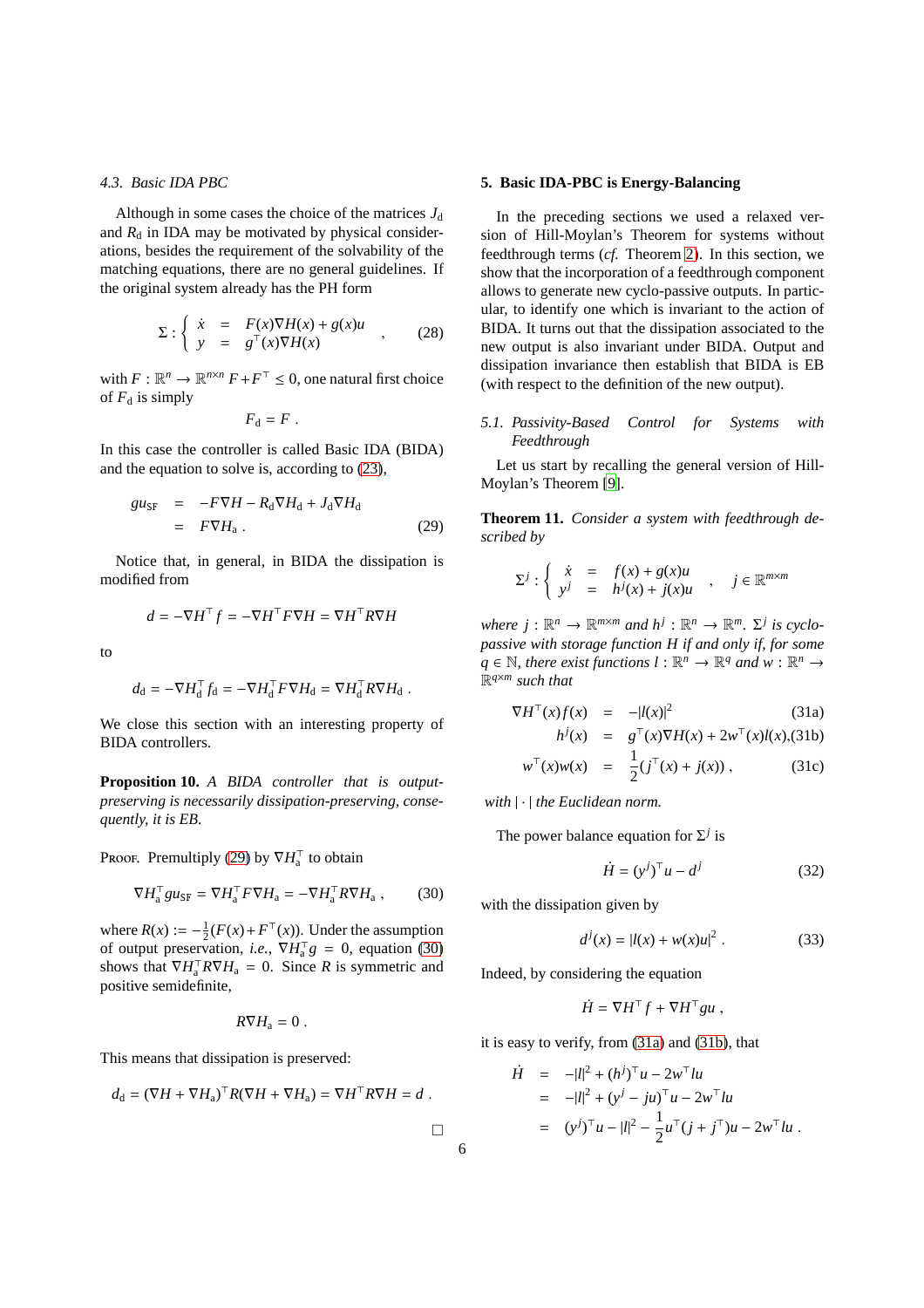Invoking [\(31b\)](#page-5-3) and [\(33\)](#page-5-4) we recover the power balance [\(32\)](#page-5-5).

Theorem [11](#page-5-6) can be used to *construct* new cyclopassive outputs. Indeed, it provides a means to parametrize the output function  $h^j$  and the dissipation function  $d^j$  in terms of the free square matrix *j* (hence the notation). If we set  $j = 0$ , then  $\Sigma^{j} = \Sigma$  and, according to Assumption [1,](#page-1-0) equation [\(31a\)](#page-5-3) must hold for some *l*—which we fix. Now, for all *j*, whose symmetric part is positive semidefinite, there always exist *w* satisfying [\(31c\)](#page-5-3). *w* can then be used to define, via [\(31b\)](#page-5-3) and [\(33\)](#page-5-4),  $h^j$  and  $d^j$ , respectively.

Considering relative degree zero systems allows for an extension, provided by the free matrix *j*, of the set PBC given in Definition [3.](#page-2-3)<sup>[7](#page-6-0)</sup>

**Definition 12 (The extended set PBC).** *The statefeedback*  $u_{SF} \in PBC$  *if and only if there exists functions*  $H_d: \mathbb{R}^n \to \mathbb{R}$  and  $h_d^j: \mathbb{R}^n \to \mathbb{R}^m$  such that the system

$$
\Sigma_{\rm d}^j : \begin{cases}\n\dot{x} = f_{\rm d}(x) + g(x)v \\
y_{\rm d}^j = h_{\rm d}^j(x) + j(x)v \\
f_{\rm d}(x) := f(x) + g(x)u_{\rm SF}(x)\n\end{cases}
$$
\n(34)

*is cyclo-passive with storage function*  $H_d$ *, i.e., it satisfies the dissipation inequality*

$$
\dot{H}_{\rm d} \leq (y_{\rm d}^j)^\top v \; .
$$

Again, from Hill-Moylan's Theorem we get the power balance equation for  $\Sigma^j$ 

$$
\dot{H}_{\rm d} = (y_{\rm d}^j)^\top v - d_{\rm d}^j \,, \tag{35}
$$

<span id="page-6-8"></span>with dissipation

$$
d_{d}^{j}(x) = |l_{d}(x) + w(x)v|^{2}
$$

<span id="page-6-10"></span>and

$$
h_d^j = g^\top \nabla H_d + 2w^\top l_d, \qquad (36)
$$

where  $l_d : \mathbb{R}^n \to \mathbb{R}^q$  verifies

$$
\nabla H_d^\top(x) f_d(x) = -|l_d(x)|^2 \tag{37}
$$

<span id="page-6-9"></span>and *w* satisfies [\(31c\)](#page-5-3).

# *5.2. Generation of Cyclo-Passive Outputs for PH Systems*

Although Proposition [11](#page-5-6) is applicable to general affine systems, our interest in this paper is restricted to the case when  $\Sigma$  is a PH system of the form [\(28\)](#page-5-7). For this class of systems, a new cyclo-passive output (which is an extension of the power-shaping output introduced in  $[11]$  to the case when *F* is not full rank) is constructed. Interestingly, the set of passive outputs can also be characterized in terms of matrix inequalities, which in some cases is more insightful. The interested reader is referred to [\[12](#page-9-6)], where this is shown for the linear case (the generalization to the nonlinear case is straightforward).

To present the main result, which is contained in Proposition [17,](#page-7-0) the notion of *generalized inverse* of a matrix, a technical assumption and two lemmata, are needed.

**Definition 13.** *[\[13\]](#page-9-7) Let A be an n* × *o matrix of arbitrary rank. A generalized inverse of A is an o* × *n matrix A* − *such that*

$$
AA^{-}A=A\ .
$$

<span id="page-6-6"></span>It should be pointed out that, in general,  $A^-$  is not unique; but it always exists [\[13](#page-9-7), Lemma 2.2.3].

**Assumption 14.** Σ *is a PH system described by [\(28\)](#page-5-7) and satisfies*

$$
F^{\top}(F^-)^{\top}F = F \tag{38}
$$

<span id="page-6-2"></span><span id="page-6-1"></span>*and*

$$
span\ g \subseteq span\ F\ . \tag{39}
$$

It is important to underscore that equation [\(38\)](#page-6-1) does not depend on the particular choice of  $F^-$  (see [\[13\]](#page-9-7)). Furthermore, if *F* is nonsingular, then [\(38\)](#page-6-1) and [\(39\)](#page-6-2) are immediately satisfied.

<span id="page-6-7"></span><span id="page-6-3"></span>**Lemma 15.** *The equation*

$$
F^{\top}(x)Z(x)F(x) = -F(x), \qquad (40)
$$

 $$ *one such Z exists) if and only if [\(38\)](#page-6-1) is satisfied.*

PROOF. Equation [\(40\)](#page-6-3) is a special case of the linear matrix equation

$$
AXB = C \t\t(41)
$$

<span id="page-6-4"></span>where  $X$  is the unknown. According to [\[13,](#page-9-7) Theorem 2.3.2], equation [\(41\)](#page-6-4) is consistent if and only if

$$
AA^{-}CB^{-}B = C \t\t(42)
$$

<span id="page-6-5"></span>By matching the terms in [\(40\)](#page-6-3) and [\(41\)](#page-6-4) we get

$$
A = F^{\top}, \quad X = Z, \quad B = F \quad \text{and} \quad C = -F.
$$

<span id="page-6-0"></span> $7$ To avoid cluttering the notation this new set is still called PBC.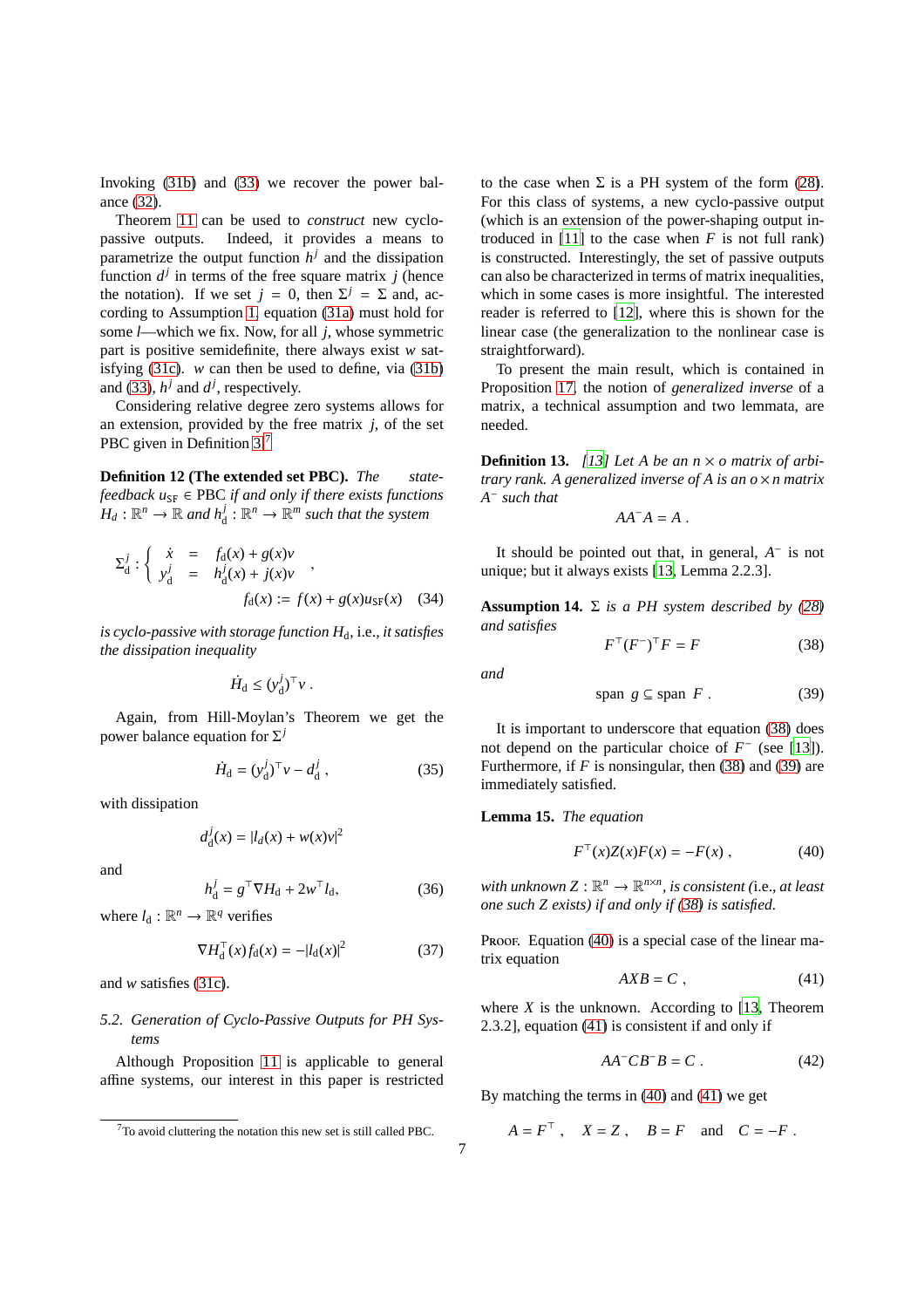By substituting these in [\(42\)](#page-6-5) we obtain

$$
-F^{\top}(F^{\top})^{-}FF^{-}F = -F
$$
  

$$
\Leftrightarrow F^{\top}(F^{-})^{\top}F = F
$$

(recall that  $FF^-F = F$  and that a possible generalized inverse of  $F^{\top}$  is  $(F^{\top})$ <sup>⊤</sup>). ¤

<span id="page-7-6"></span><span id="page-7-1"></span>**Lemma 16.** *Equations [\(40\)](#page-6-3) and [\(39\)](#page-6-2) imply that*

$$
F^{\top}Zg = -g \tag{43}
$$

PROOF. Equation [\(39\)](#page-6-2) implies the existence of a map- $\text{ping } \beta : \mathbb{R}^n \to \mathbb{R}^{n \times m}$  such that

$$
g(x) = F(x)\beta(x) .
$$

On the other hand, equation [\(40\)](#page-6-3) implies that

$$
F^{\top} Z F \beta = -F \beta
$$

for any β. Combining the last two equations yields [\(43\)](#page-7-1). ¤

<span id="page-7-0"></span>**Proposition 17.** *Consider a system* Σ *satisfying Assumption [14](#page-6-6) and define*

$$
Z(x) := -(F^{-})^{\top}(x)F(x)F^{-}(x) . \qquad (44)
$$

<span id="page-7-3"></span>*The system*

<span id="page-7-2"></span>
$$
\Sigma^{j} : \begin{cases}\n\dot{x} = F(x)\nabla H(x) + g(x)u \\
y^{j} = g^{\top}(x)Z(x)F(x)\nabla H(x) + g^{\top}(x)Z(x)g(x)u\n\end{cases}
$$
\n(45)

*is cyclo-passive with storage function H.*

PROOF. The proof is established verifying the conditions of Theorem [11.](#page-5-6) Notice that for system [\(45\)](#page-7-2) we have

$$
j = g^{\top} Z g \tag{46}
$$

<span id="page-7-10"></span>and

$$
h^j = g^{\top} Z F \nabla H \ . \tag{47}
$$

We will show that there exists functions *l* and *w* such that [\(31\)](#page-5-3) is satisfied. Because of [\(38\)](#page-6-1) and Lemma [15,](#page-6-7) equation [\(40\)](#page-6-3) is consistent. Under Assumption [14,](#page-6-6) [\(44\)](#page-7-3) is a particular positive semidefinite solution. Equation [\(40\)](#page-6-3) implies that

$$
\nabla H^\top F^\top Z F \nabla H = - \nabla H^\top F \nabla H \; .
$$

<span id="page-7-4"></span>Given *Z* compute  $Y : \mathbb{R}^n \to \mathbb{R}^{n \times n}$  as

$$
Y^{\top}Y = \frac{Z^{\top} + Z}{2},\tag{48}
$$

which can always be obtained since  $(Z + Z<sup>T</sup>) \ge 0$ . It is then easy to see that

$$
l := YF\nabla H,\t\t(49)
$$

<span id="page-7-9"></span>satisfies [\(31a\)](#page-5-3). Furthermore,

*w*

$$
w = Yg . \tag{50}
$$

satisfies

$$
v^{\top} w = g^{\top} \frac{Z^{\top} + Z}{2} g = \frac{1}{2} (j^{\top} + j).
$$

<span id="page-7-5"></span>Substituting *l* and *w* into [\(31b\)](#page-5-3) one obtains

$$
h^{j} = g^{\top} \nabla H + 2g^{\top} Y^{\top} Y F \nabla H
$$
  
=  $g^{\top} \nabla H + g^{\top} (Z^{\top} + Z) F \nabla H$  (51)  
=  $g^{\top} \nabla H - g^{\top} \nabla H + g^{\top} Z F \nabla H$  (52)

$$
= g^{\top} Z F \nabla H ,
$$

where  $(48)$  is used to obtain  $(51)$ , while  $(40)$  and Lemma [16](#page-7-6) are invoked in  $(52)$ .

**Remark 18.** When *F* is nonsingular, the new cyclopassive output  $y^j$  coincides with the power-shaping output of [\[11\]](#page-9-5). It is shown in [\[14](#page-9-8)] that the generation of the new output, for a class of electrical and electromechanical systems, is tantamount to the application of the classical Thévenin-Norton transformation of electrical circuits. Additional connections with power-shaping may be found in these two papers.

#### *5.3. Basic IDA PBC is Energy-Balancing*

As one might expect, in the zero-relative-degree case there is also a connection between energy-balancing and output and dissipation invariance.

**Proposition 19.**  $u_{SF} \in PBC \cap EB$  *if the output and the dissipation remain invariant. That is, if [\(35\)](#page-6-8) holds with*

$$
y^{j} = y_{d}^{j}
$$
 and  $d^{j} = d_{d}^{j}$ . (53)

<span id="page-7-7"></span>PROOF. By subtracting  $(32)$  from  $(35)$  it is readily seen that

$$
\dot{H}_a = (y_d^j)^{\top} v - (y^j)^{\top} u + d_d^j - d^j , \qquad (54)
$$

<span id="page-7-8"></span>with  $H_a$  defined as in [\(13\)](#page-3-3). Substitution of the hypothesis [\(53\)](#page-7-7) into [\(54\)](#page-7-8) yields

$$
\dot{H}_a = (y^j)^\top (v - u) \; .
$$

<span id="page-7-11"></span>Since  $u = u_{SF} + v$ ,

$$
\dot{H}_a = -(y^j)^\top u_{SF} . \tag{55}
$$

$$
\Box
$$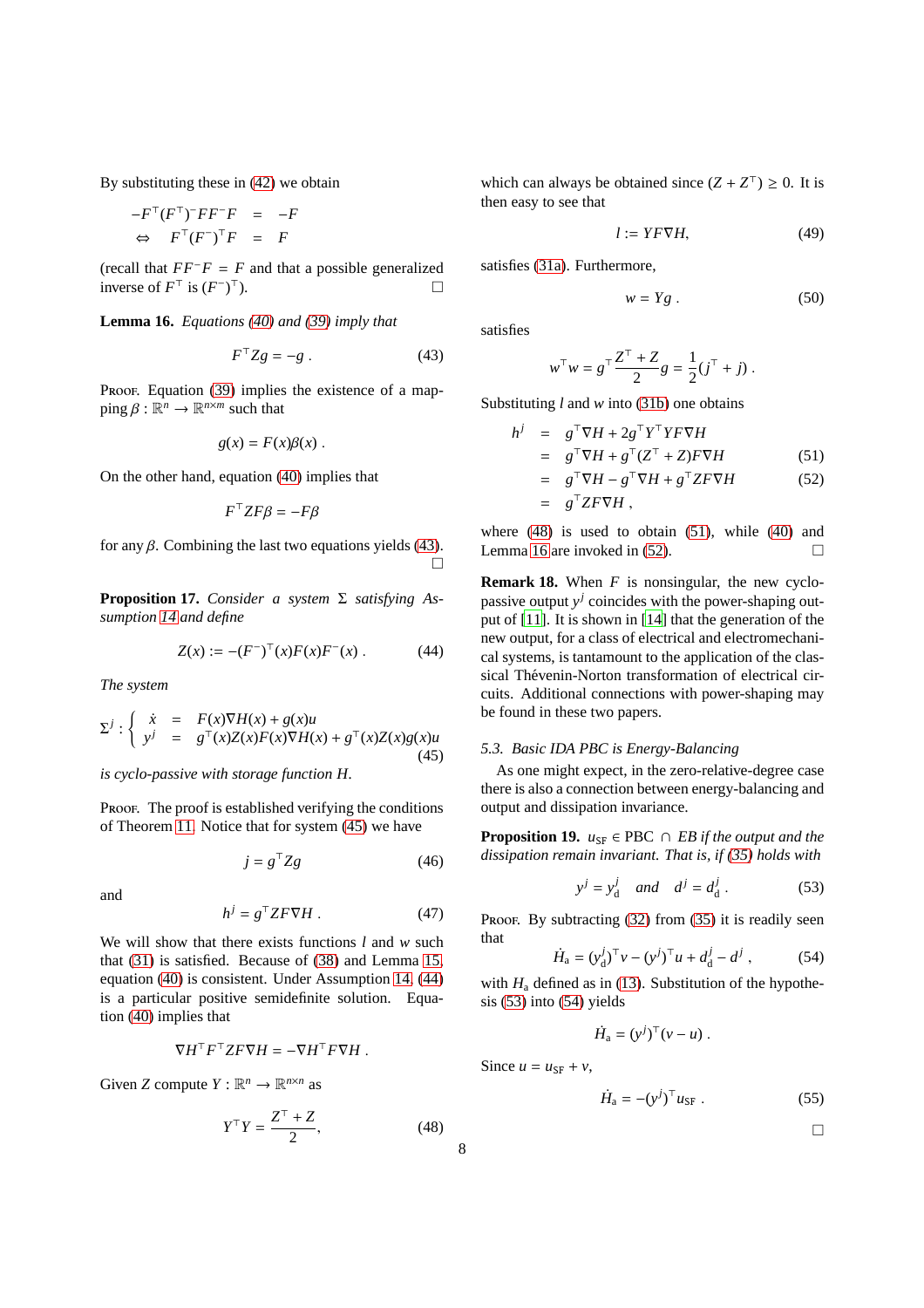The next proposition shows that  $y^j$  and  $d^j$  are invariant under BIDA control.[8](#page-8-6)

**Proposition 20.** *Consider the cyclo-passive system [\(44\)](#page-7-3), [\(45\)](#page-7-2) and suppose that Assumption [14](#page-6-6) holds. The BIDA control given by [\(29\)](#page-5-1) is a PBC with*

$$
h_{\rm d}^j = g^\top Z F \nabla H_{\rm d} \ . \tag{56}
$$

<span id="page-8-9"></span>*Moreover, the controller is output and dissipation preserving. Therefore, it is EB.*

PROOF. We will show first that the closed-loop

$$
\Sigma_{\rm d}^j : \left\{ \begin{array}{rcl} \dot{x} & = & F \nabla H_{\rm d} + g v \\ y_{\rm d}^j & = & g^\top Z (F \nabla H_{\rm d} + g v) \end{array} \right. \tag{57}
$$

is cyclo-passive with storage function  $H_d$ . To this effect, we will prove that there exists an  $l_d$  such that [\(37\)](#page-6-9) and [\(36\)](#page-6-10) are valid. Indeed, equation [\(40\)](#page-6-3) implies that

$$
\nabla H_{\mathrm{d}}^{\top} F^{\top} Z F \nabla H_{\mathrm{d}} = - \nabla H_{\mathrm{d}}^{\top} F \nabla H_{\mathrm{d}} ,
$$

so

$$
l_{\rm d}=YF\nabla H_{\rm d}\ ,
$$

<span id="page-8-7"></span>with *Y* defined as in [\(48\)](#page-7-4), satisfies [\(37\)](#page-6-9). Selecting *w* as [\(50\)](#page-7-9) and substituting into [\(36\)](#page-6-10) gives

$$
h_d^j = g^{\top} \nabla H_d + g^{\top} (Z^{\top} + Z) F \nabla H_d
$$
  
=  $g^{\top} \nabla H_d - g^{\top} \nabla H_d + g^{\top} Z F \nabla H_d$   
=  $g^{\top} Z F \nabla H_d$ . (58)

This proves our cyclo-passivity claim. For output preservation, we will prove that

<span id="page-8-10"></span>
$$
y^{j} = y_{d}^{j}
$$
  
\n
$$
\Leftrightarrow h^{j} + ju_{SF} = h_{d}^{j}.
$$
 (59)

Equation [\(46\)](#page-7-10) and [\(29\)](#page-5-1) imply that

$$
ju_{SF} = g^{\top} Zgu_{SF} = g^{\top} ZF \nabla H_a.
$$

<span id="page-8-0"></span>d

<span id="page-8-8"></span>Replacing in [\(58\)](#page-8-7) yields

$$
h^{j} + ju_{\text{SF}} = g^{\top} ZF \nabla H + g^{\top} ZF \nabla H_{\text{a}} = g^{\top} ZF \nabla H_{\text{d}} .
$$
 (60)

From [\(60\)](#page-8-8) and [\(56\)](#page-8-9) one obtains [\(59\)](#page-8-10).

<span id="page-8-11"></span>Regarding dissipation, we will prove that  $d^j = d^j$ d , that is,

$$
|l + w u_{SF} + w v|^2 = |l_d + w v|^2. \tag{61}
$$

Direct substitution of the expressions of *l* and *w* gives

$$
l + w u_{SF} = YF\nabla H + Y g u_{SF}
$$
  
=  $YF\nabla H + YF\nabla H_a$   
=  $YF\nabla H_d$ .

Since  $l_d$  is equal to  $YF\nabla H_d$ , we conclude [\(61\)](#page-8-11).  $\Box$ 

**Remark 21.** Notice that the property of energybalancing for BIDA is established with respect to the definition of the new passive output (*cf.* [\(55\)](#page-7-11)), which is obviously different from [\(16\)](#page-3-9).

## <span id="page-8-5"></span>**6. Conclusions**

A framework for analysis and design of PBC, based on the principles of dissipation and output preservation, has been derived. This framework allows to classify various PBCs according to Table [1,](#page-10-0) where the key algebraic equations<sup>[9](#page-8-12)</sup> that define the sets are given in parenthesis.

The equivalence between output and dissipation preservation and the important property of EB has been established. In this regard, we identified zero-relativedegree outputs that are invariant under BIDA control, rendering it EB.

The properties of output and dissipation preservation are also important in dynamic PBC, such as Control by Interconnection (CbI). CbI is output and dissipation preserving by construction (see Fig. [2](#page-10-1) and [\[6](#page-9-0)] for details). We hope then that the results presented here will provide a means to extend the work done in [\[6](#page-9-0)], where the relationships among CbI and different PBCs are studied (see also [\[15\]](#page-9-9)).

## **References**

- [1] A. J. van der Schaft,  $\mathcal{L}_2$ -Gain and Passivity Techniques in Nonlinear Control, Springer-Verlag, London, 2000.
- <span id="page-8-1"></span>[2] A. Astolfi, R. Ortega, R. Sepulchre, Stabilization and disturbance attenuation of nonlinear systems using dissipativity theory, European Journal of Control 8 (2002) 1 – 24.
- <span id="page-8-4"></span>[3] C. Batlle, A. Dòria-Cerezo, G. Espinosa-Pérez, R. Ortega, Simultaneous interconnection and damping assignment passivitybased control: Two practical examples, in: Proc. IFAC Lagrangian and Hamiltonian Methods in Nonlinear Control, Nagoya, Japan, 2006, pp. 93 – 98.
- <span id="page-8-2"></span>[4] R. Ortega, A. Loria, J. P. Nicklasson, H. Sira-Ramirez, Passivity-based Control of Euler-Lagrange Systems, Springer-Verlag, Berlin, 1998.
- <span id="page-8-3"></span>[5] R. Ortega, A. J. van der Schaft, I. Mareels, B. Maschke, Putting energy back in control, IEEE Control Syst. Mag. (2001) 18–33.

<span id="page-8-6"></span><sup>8</sup>A similar result (using different arguments) was obtained in [\[14](#page-9-8)] for the case when *F* is nonsingular.

<span id="page-8-12"></span><sup>&</sup>lt;sup>9</sup>If the energy functions are seen as unknown these equations are, of course, partial differential equations.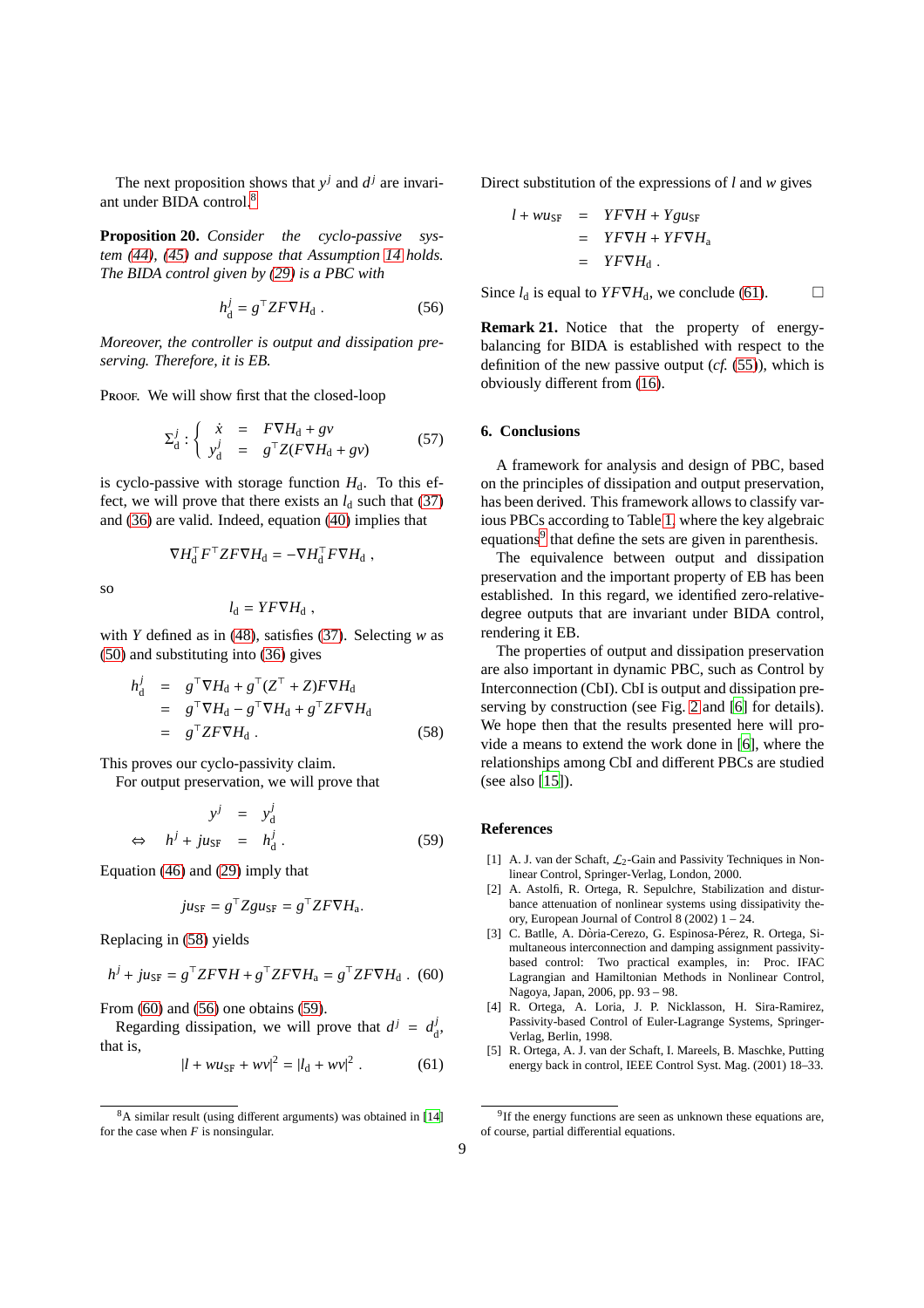- <span id="page-9-0"></span>[6] R. Ortega, A. J. van der Schaft, F. Castaños, A. Astolfi, Control by state-modulated interconnection of port-Hamiltonian systems, IEEE Trans. Autom. Control 53 (2008) 2527 – 2542.
- <span id="page-9-1"></span>[7] R. Ortega, A. J. van der Schaft, B. Maschke, G. Escobar, Interconnection and damping assignment passivity-based control of port-controlled Hamiltonian systems, Automatica 38 (2002) 585 – 596.
- <span id="page-9-2"></span>[8] K. Fujimoto, T. Sugie, Canonical transformation and stabilization of generalized Hamiltonian systems, Systems and Control Letters 42 (2001) 217 – 227.
- <span id="page-9-3"></span>[9] D. J. Hill, P. Moylan, Dissipative dynamical systems: basic input-output and state properties, Journal of the Franklin Institute 309 (1980) 327 – 357.
- <span id="page-9-4"></span>[10] C. I. Byrnes, A. Isidori, J. C. Willems, Passivity, feedback equivalence, and the global stabilization of minimium phase nonlinear systems, IEEE Trans. Autom. Control 36 (1991) 1228–1240.
- <span id="page-9-5"></span>[11] R. Ortega, D. Jeltsema, J. Scherpen, Power shaping: A new paradigm for stabilization of nonlinear RLC circuits, IEEE Trans. Autom. Control 48 (2003) 1762 – 1767.
- <span id="page-9-6"></span>[12] K. M. Gerritsen, A. J. van der Schaft, W. P. M. H. Heemels, On switched hamiltonian systems, in: Proc. Mathematical Theory of Networks and Systems, South Bend, 2002, p. FM1.
- <span id="page-9-7"></span>[13] C. R. Rao, S. K. Mitra, Generalized Inverse of Matrices and Its Applications, John Wiley & Sons, Inc., New York, 1971.
- <span id="page-9-8"></span>[14] D. Jeltsema, R. Ortega, J. Scherpen, An energy-balance perspective of interconnection and damping assignement control of nonlinear systems, Automatica 40 (2004) 1643 – 1646.
- <span id="page-9-9"></span>[15] R. Ortega, A. J. van der Schaft, F. Castaños, A. Astolfi, Control by (state-modulated) interconnection of port-Hamiltonian systems, in: Proc. IFAC Symposium on Nonlinear Control Systems, Pretoria, South Africa, 2007, pp. 47 – 54.